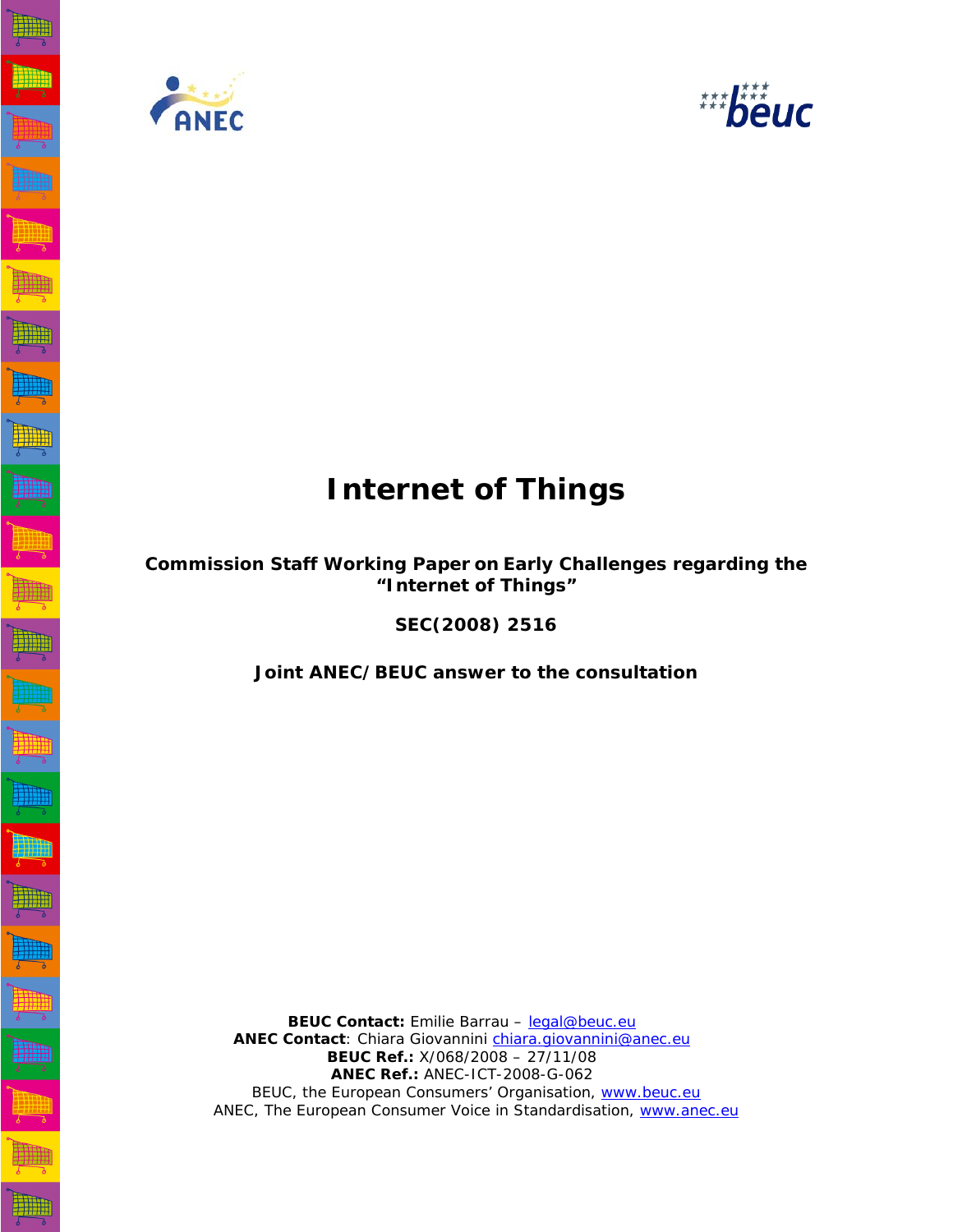| Summary                                                                                                                                                                                                                                                                                                                                                                                                                                                                                                                              |
|--------------------------------------------------------------------------------------------------------------------------------------------------------------------------------------------------------------------------------------------------------------------------------------------------------------------------------------------------------------------------------------------------------------------------------------------------------------------------------------------------------------------------------------|
| . This paper aims at commenting on the aspects of the Commission Staff Working paper.<br>. on the Internet of Things relevant from a consumer point of view.                                                                                                                                                                                                                                                                                                                                                                         |
| . ANEC and BEUC recognise that, though more a concept than a reality, the Internet of.<br>. Things has the potential to modify the existence of European citizens' everyday life in .<br>. terms of quality of life. However, we believe that the possible negative impacts should.<br>. also be addressed in the future European policy on the Internet of Things. For instance, .<br>active its various components/elements - such as tags, readers, sensors, mega databases -<br>. might have a big impact on energy consumption. |
| . ANEC and BEUC are equally concerned by the challenges that the IoT raises in terms of.<br>- new threats to consumers' fundamental rights, of which the protection of privacy and -<br>= personal data, to security but also regarding uncertainties on the impact on human =<br>- health such as the level of exposure of people to multiple sources of electromagnetic =<br>= fields (EMF).                                                                                                                                       |
| = Consumers need confidence to fully embrace the Internet of Things in order to enjoy its<br>potential benefits.<br>- ANEC and BEUC call for the following core consumers' principles to be adopted by the -<br>= future European policy when designing and developing for the Internet of Things to be<br>adopted and recognised by the future European policy on Internet of Things:                                                                                                                                               |
| Openness<br>$\bullet$<br>Interoperability<br>$\bullet$<br>Neutrality<br>$\bullet$<br>Trust<br>٠<br>Transparency<br>$\bullet$                                                                                                                                                                                                                                                                                                                                                                                                         |
| Protection of privacy and fundamental rights<br>$\bullet$<br>Security<br>$\bullet$<br>User control<br>$\bullet$<br>Representativeness<br>٠<br>Respect of European values<br>٠<br>Liability and accountability<br>$\bullet$                                                                                                                                                                                                                                                                                                           |
| Respect of the environment<br>٠<br>Health/safety<br>$\bullet$<br>Reliability                                                                                                                                                                                                                                                                                                                                                                                                                                                         |
| " The Internet of Things needs to be built in such a way as to ensure an easy and safe user "<br>* control. Consumers need confidence to fully embrace the Internet of Things in order to<br>enjoy its potential benefits.                                                                                                                                                                                                                                                                                                           |
| "We are convinced that the only way for the "Internet of Things" to become a reality is by "<br>" becoming the "Internet for People".                                                                                                                                                                                                                                                                                                                                                                                                |
|                                                                                                                                                                                                                                                                                                                                                                                                                                                                                                                                      |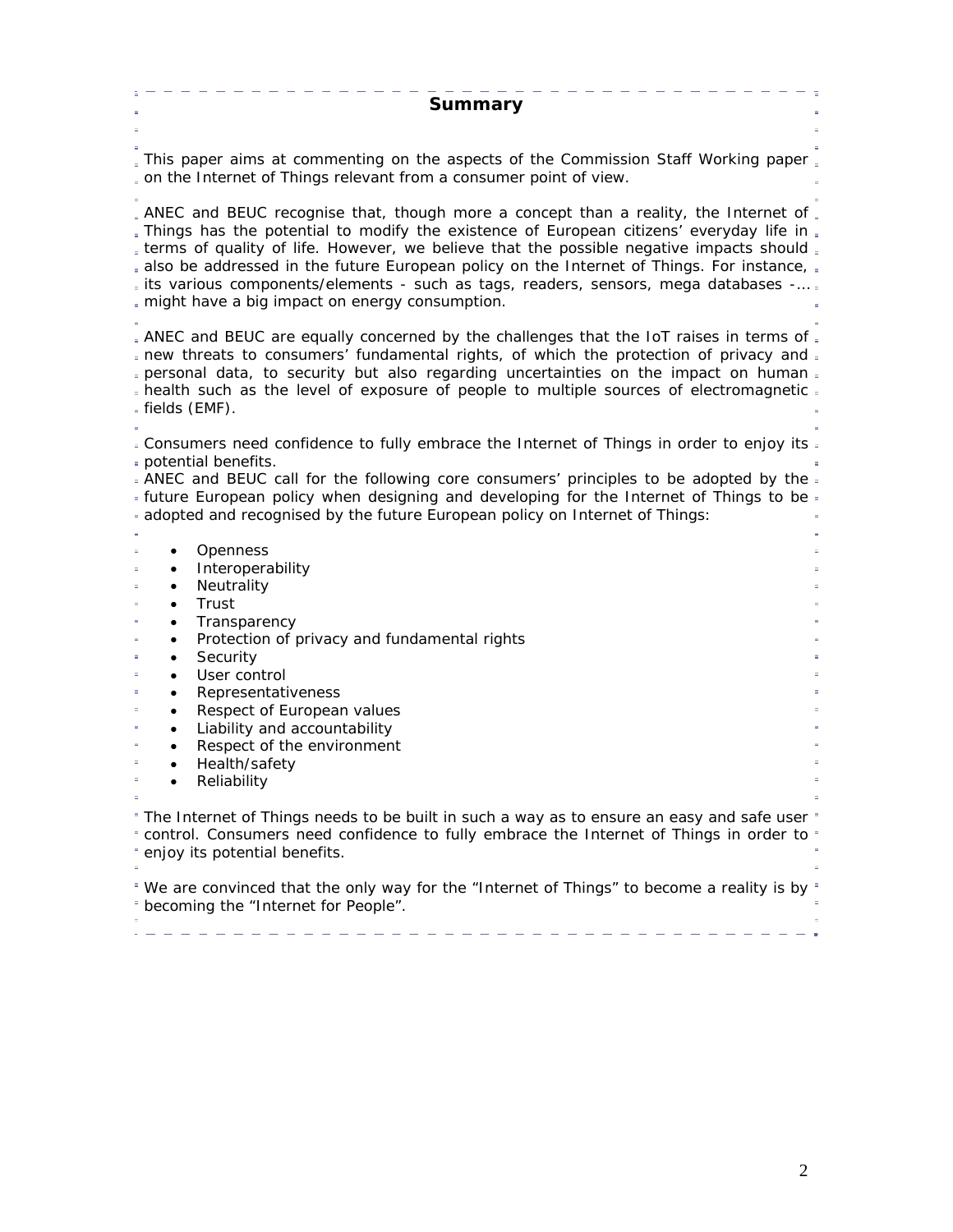This joint ANEC/BEUC paper aims at commenting on the aspects of the Commission Staff Working paper on the Internet of Things relevant from a consumer point of view.

**--°--** 

## **PRELIMINARY REMARKS ON THE INTERNET OF THINGS**

We would like to congratulate the European Commission for this open consultation that demonstrates Europe's pro-activity in shaping a better future for European citizens.

While we understand that the Internet of Things (IoT) is still to a very large extent a concept or a vision rather than a reality, we would like to point out that the name "Internet of Things" in itself misleading - in particular for non-experts such as citizens as it will not only link things or objects but also people.

ANEC and BEUC recognise that the IoT will bring about new opportunities and new societal services that will improve the quality of life of European citizens.

We would welcome though if the "huge benefits" $1$  claimed by the European Commission in this paper could be documented with further details. We also call on the Commission to give the aspects that may be linked to concerns more consideration. For instance, tags, readers, sensors, mega databases… might have a big impact on energy consumption. Has the Commission fully assessed what the overall energy consumption of the IoT components will be? Similarly, as regards recycling, the disposal of RFID tags will create waste management difficulties that equally need to be considered.

We also regret the lack of reference to ethics, dignity and human relationship aspects in the examples on e-heath and medication. We would urge for a European Ethics Committee to be created and consulted ex-ante on Internet of Things applications raising potential ethical risks. Also, the digital divide issue should not be forgotten especially as consumers will be more and more dependent on the Internet/new technologies for exercising fundamental rights such as e-voting.

ANEC and BEUC are concerned by the challenges that the IoT raises in terms of new threats to fundamental rights, of which the protection of privacy and personal data, and the right to security are key. We would also like to highlight uncertainties on the impact on human health such as the level of exposure of people to multiple sources of electromagnetic fields (EMF). We are calling for the "precautionary principle" to be applied to the deployment of IoT systems.

Many challenges need to be overcome and risks still need to be assessed and addressed.

 $\overline{a}$ 1 Staff working paper – page 4.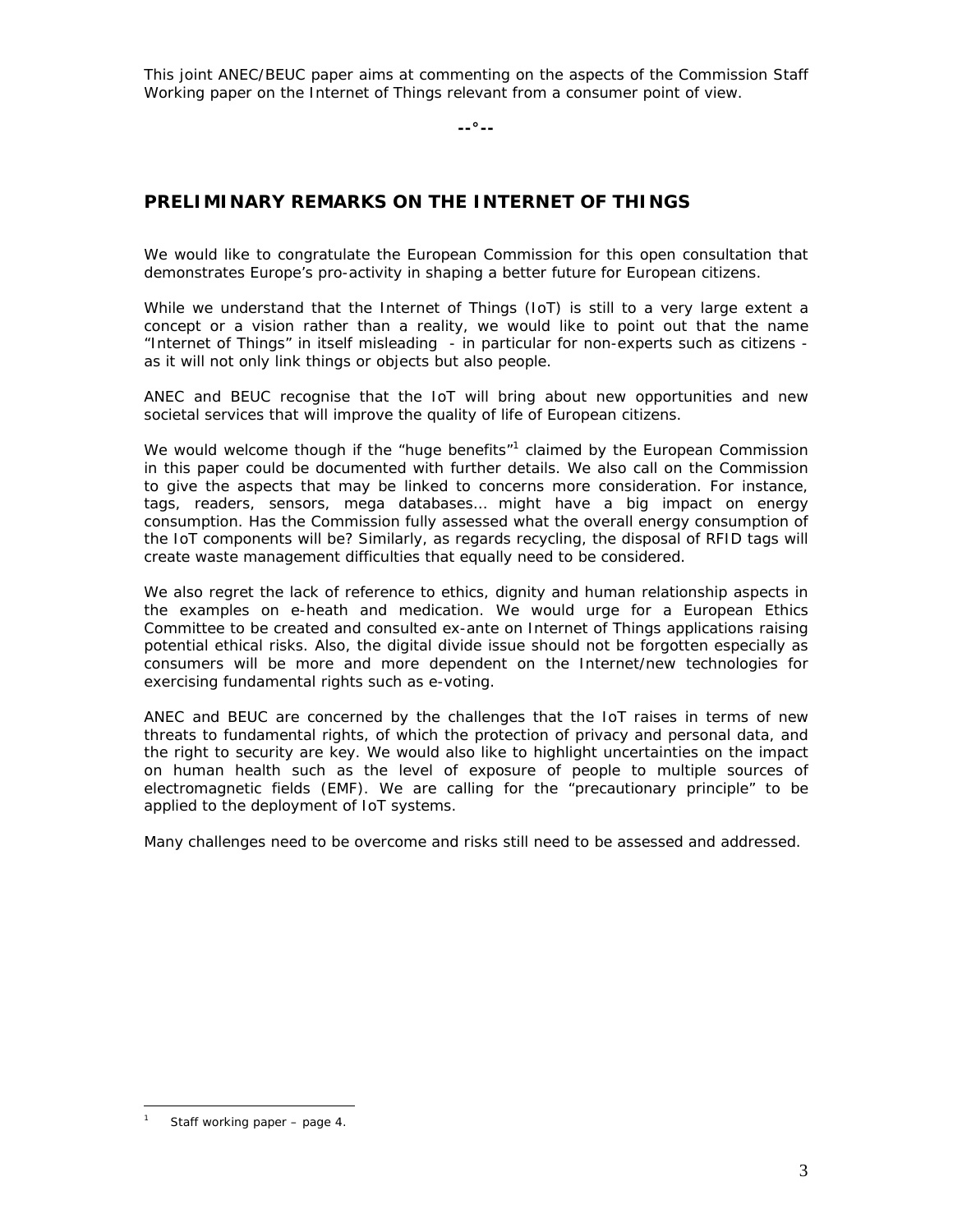#### **POLICY CHALLENGES OF THE INTERNET OF THINGS**

#### *Policy Challenges in RFID Architectures*

While we believe that RFID will be an important element of the IoT, ANEC and BEUC would like to recall that RFID applications are still in their infancy – as to a very large extent only pilot projects are running - and that consequently the experience gained from RFID applications has to be put into that perspective.

When it comes to the architecture of the IoT, we should learn from the Internet experience i.e. that "*mismatches between original design goals and current utilisation are now beginning to hamper the internet's potential*"2 .

#### *Core consumers' principles*

ANEC and BEUC would like to stress the importance that the design of the architecture of the IoT will have on European society. As consumers' organisations, we believe that – at the very least - the following principles are essential to the future development of the IoT and should be formally adopted and respected:

- *Openness*  The IoT should be open to all – as the current Internet is.
- *Interoperability*  In an interconnected world, interoperability of the various technologies and services is key.
- *Neutrality*  Network neutrality is vital. An Internet without restriction on access to certain content and applications, or limitation on the types of equipment that can be attached to the network.
- *Trust*  The IoT will only be used if it can be trusted by consumers.
- *Transparency*  Especially when it comes to governance.
- *Protection of privacy and fundamental rights*  Privacy and personal data protection are fundamental values.
- *Security*  Security of the components and of the overall structure of the IoT.
- *User control*  Consumers should be fully informed about the impacts of IoT applications and should remain in control.
- *Representativeness*  Representation of governmental authorities, civil societies and consumer organisations in the decision making process needs to be ensured.
- *Respect of European values*  Fundamental values such as democracy and ethics, enshrined in European law, should be respected.
- *Liability and accountability*  Chains of responsibility should be clearly established and remedies must be available.

 $\frac{1}{2}$  Bled declaration - http://www.futureinternet.eu/fileadmin/documents/bled\_documents/Bled\_declaration.pdf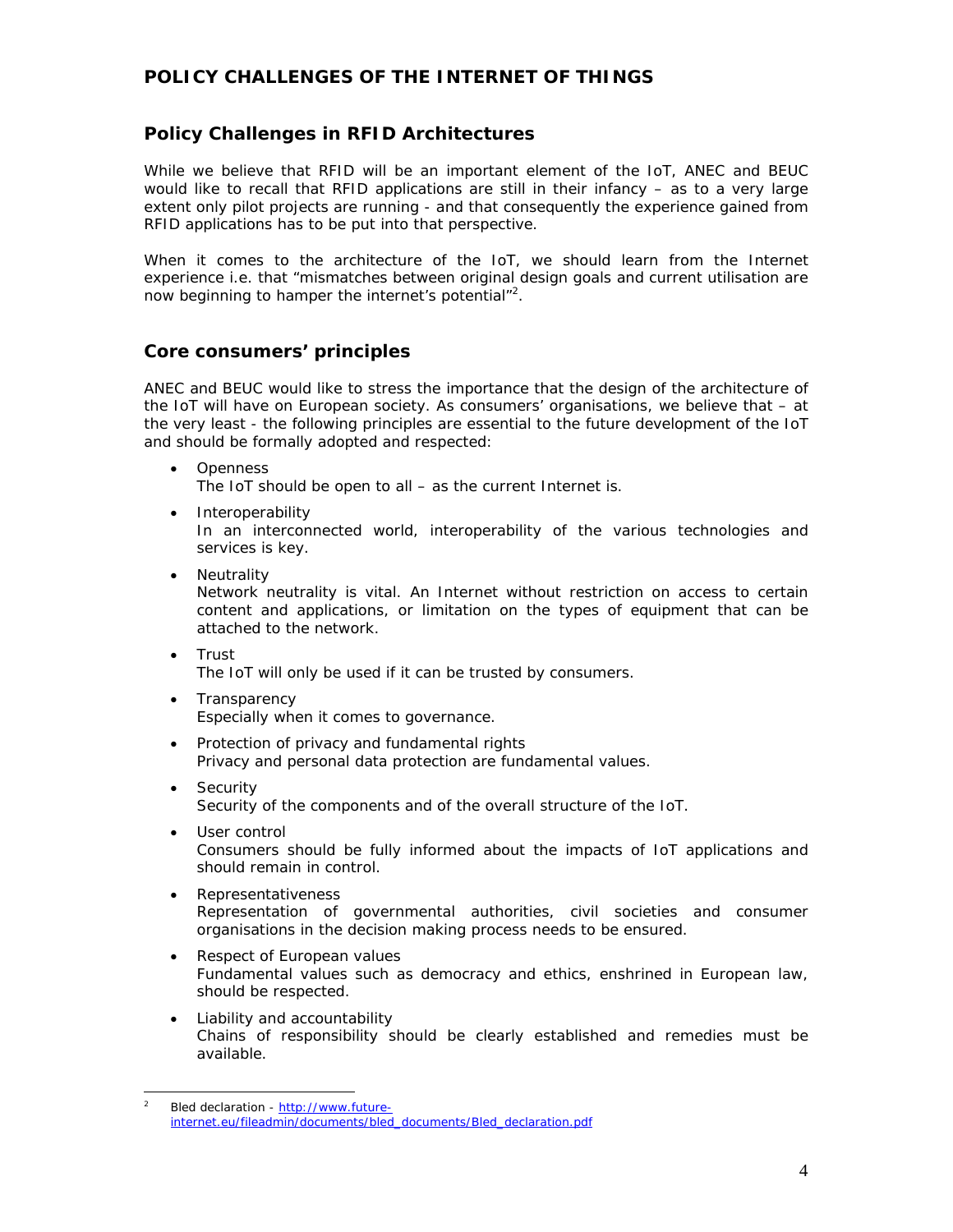• *Respect of the environment* 

The environmental impact of IoT applications and components should be minimum in terms of energy consumption and waste management.

• *Health/safety* 

IoT applications will lead to increased levels of exposure of consumers to multiple sources of electromagnetic fields (EMF) emissions. Legislation and standards should always ensure the highest level of consumers' health and safety protection.

• *Reliability* 

Where critical appliances are in operation in a IoT system (e.g. healthcare devices, heating systems, etc) means of reporting the failure, providing support or providing back-up power should be provided.

#### *User control*

Consumers – but also businesses – hardly trust what they cannot control and/or what they cannot understand. User control is linked to trust and acceptance of the IoT. Consumers should remain in control and should decide who should have access to their data and under which conditions. However, this control should be easy to exercise and should not burden consumers with endless requests.

Therefore, the IoT needs to be built in such a way as to ensure an easy and safe user control. We believe that the best way to get to this result is by implementing privacy and security by design.

#### *Security*

We support the focus on new security aspects. Technical as well as legal means will be needed to ensure secure exchange of information through the IoT – in particular when this has an impact on consumers' privacy.

#### *Privacy and Data Protection*

From a consumer perspective, data protection and privacy is one of the major challenges of the IoT. Above all, the risks of identification and profiling of consumers should not be underestimated.

Due to mass storage technologies and the increasing connectivity of databases, the Internet of Things will exponentially increase the possibilities of tracing and tracking consumers. The multiplication of information collection from objects, readers, tags, sensors… everywhere – from the workplace, through public transport, and within individuals' homes will facilitate this operation. The European Commission acknowledges that the first visible signs of the IoT are RFID and Near Field Communication (NFC)<sup>3</sup>. It is therefore important to set up the right framework and address the relevant challenges already today. We therefore are looking forward to the upcoming RFID recommendation<sup>4</sup>. We further support the call for a new consumers' right - "the right to the silence of the chip" - made at the French Presidency conference on the Future of the Internet<sup>5</sup>.

 $\frac{1}{3}$ Staff working paper – page 4.

<sup>4</sup> Please refer to ANEC/BEUC comments on the draft recommendation - X/029/2008/ ANEC-ICT-2008-G-017

<sup>–</sup> April 2008. 5 Speech from Eric Besson, French Minister, at the French Presidency conference on the Future of the Internet, 8 October 2008 Nice.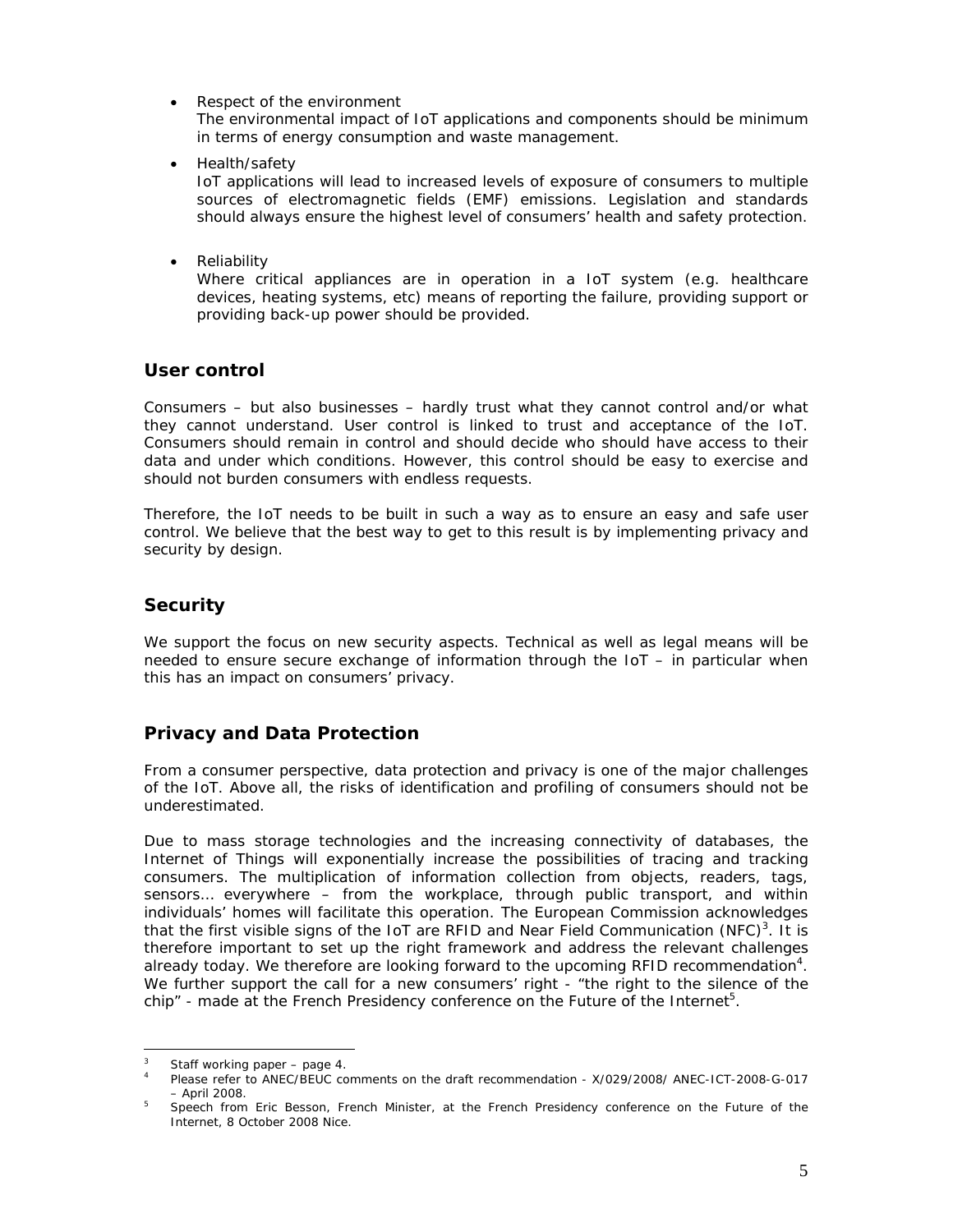ANEC and BEUC strongly call for the data protection principles (data minimisation, lawful and fair collection, proportionality, finality, accuracy and transparency, right of access and rectification, confidentiality and security of processing) to be fully respected and implemented in the technology when building the IoT. Therefore, we fully support the European Commission when it emphasises the necessity to "*ensure that the fundamental rights of individuals/citizens to privacy and data protection [...] are adequately captured in the design and functioning of the Internet of Things*" 6 .

However, we are unsure that self-regulation is the best way to achieve guidance on how to apply data protection rules to new technological developments. We fear that in a selfregulatory environment there is not enough pressure on industry and/or other parties to set themselves high standards. We feel that a mandatory approach would be required given the possible far reaching impact on privacy both of individuals, business and all other parties.

At the same time, the impact of the IoT on citizens may be wider than just privacy – as it will have an impact on human relationships – how people interact with one another - and on the perception of our society. This wider dimension would need to be carefully assessed.

#### *Identity Management, Naming and Interoperability Requirements*

ANEC and BEUC believe that identity management – together with other technical solutions - will foster consumer protection. In this context, we call for the endorsement of the PRIME principles<sup>7</sup> when designing identity management mechanisms:

- 1. design must start from maximum privacy;
- 2. explicit privacy governs system usage;
- 3. privacy rules must be enforced, not just stated;
- 4. privacy enforcement must be trustworthy;
- 5. users need easy and intuitive abstractions of privacy;
- 6. privacy needs an integrated approach;
- 7. privacy must be integrated with applications.

When referring to mandates to be issued for the elaboration of standards to support public policies, only European Standards organization (ESOs) and not Standards Developing Organisations (SDOs) should be mentioned, according to the existing legal framework. The principle of openness and transparency should always be respected in developing standards. It is in this regard essential to establish the most appropriate mechanisms for involving consumers' representatives in the standards making processes, if relevant for them.

#### *Fostering Innovation and Research*

We are sympathetic towards the Commission views as regards open standards, open architectures, user-friendliness, competition and interoperability. We support the adoption of interoperable standards for the technologies that will be applicable to the IoT. Proprietary solutions could lead to companies 'owning' the infrastructure to dictate preconditions, leaving consumers financially or physically 'tied-in' to a particular system. It is therefore essential for standards to ensure consumers can use an IoT application or service without having to buy a specific software or system.

 $\overline{6}$ Staff Working Paper, page 12.

<sup>7</sup> Privacy and Identity Management for Europe (PRIME) project was a FP6 project that aimed to develop a working prototype of a privacy enhancing Identity Management System - https://www.prime-project.eu/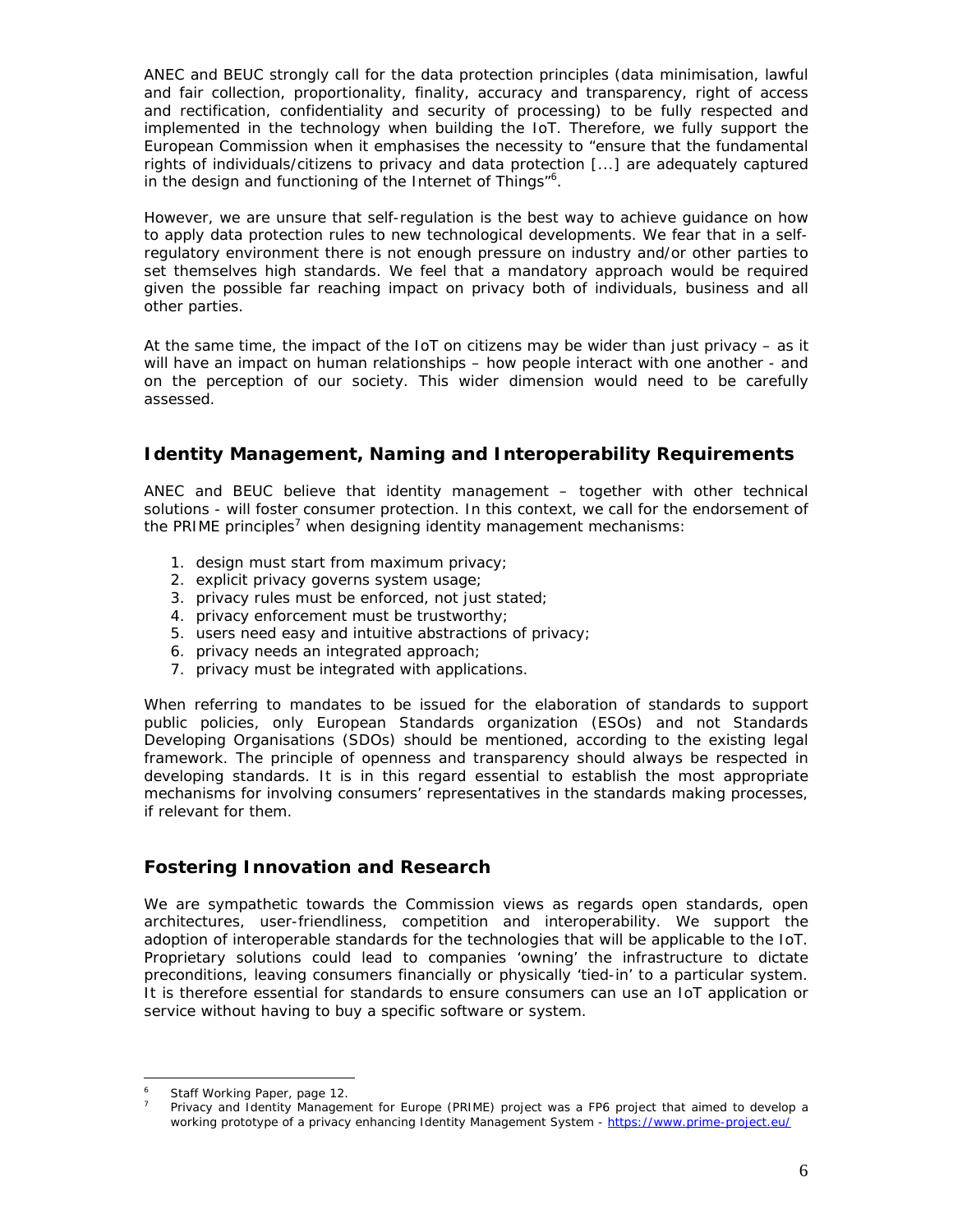As referred to in the staff working paper, elderly and people with disabilities are vulnerable consumers that have specific needs. The use of IoT applications must bring to the latter real benefits. Of course, compatibility between mainstream applications and assistive technology, even legacy ones, should be ensured.

As mentioned in the Bled Declaration<sup>8</sup>, Research & Development should help "*jointly designing, developing and experimenting technologies ensuring the robustness and security of the networks, managing identities, protecting privacy and creating trust in the online world*".

ANEC and BEUC calls for more public research projects on privacy and transparency enhancing technologies (PETs/TETs), on tags that can be deactivated and reactivated by an authorised party, on multiple digital identities, encryption, authentication and other technical means. On the other hand, existing projects results should also be used, in particular the results of the Safeguards in a World of Ambient Intelligence (SWAMI) report<sup>9</sup>.

# *Standardisation*

We share the Commission's opinion on the use of industry fora and consortia deliverables that should not be made at the expense of quality and democracy. From a consumer point of view, the lack of transparency and consensus involved raises concerns because they impede proper consumer participation and could lead to the adoption of non-open standards. Therefore, we believe that a balance between efficiency and openness must always be maintained.

We call for the application of good governance principles. Standards alone should not be used to address consumer issues as this approach tends to shift decision-making from democratic institutions to standards bodies where consumer representation is not balanced.

Standards should be widely available to all interested parties and not be used as a means of market segmentation. Therefore, standards should preferably be free of Intellectual Property Rights or on FRAND basis.

Standards could also be used to address the health, safety and privacy concerns raised by IoT applications.

# *NEW CONSIDERATIONS - HEALTH, SAFETY, ENVIRONMENT*

In ANEC and BEUC's opinion, a new section on health, safety and environment aspects of the IoT should be added.

# *Safety*

Safety of the IoT system and appliances is of paramount importance. For example, if the intelligent house has to carry out tasks automatically and intelligently, it must be done safely and the consumer needs to know this.

The inherent safety of the device as a stand-alone appliance or application is covered by

 $\frac{1}{8}$ Bled Declaration –

http://www.future-internet.eu/fileadmin/documents/bled\_documents/Bled\_declaration.pdf

http://ec.europa.eu/research/fp6/ssp/swami\_en.htm